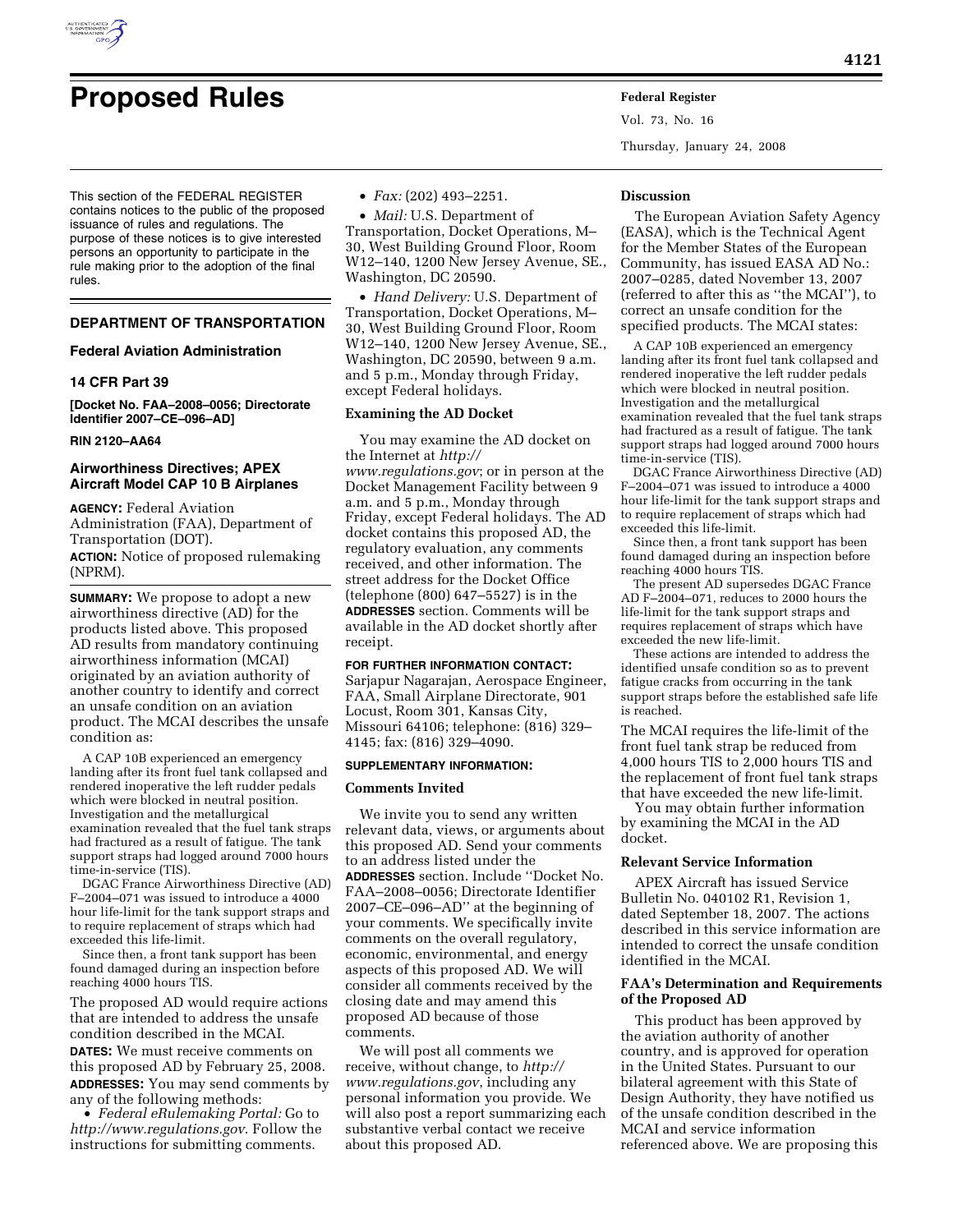AD because we evaluated all information and determined the unsafe condition exists and is likely to exist or develop on other products of the same type design.

# **Differences Between This Proposed AD and the MCAI or Service Information**

We have reviewed the MCAI and related service information and, in general, agree with their substance. But we might have found it necessary to use different words from those in the MCAI to ensure the AD is clear for U.S. operators and is enforceable. In making these changes, we do not intend to differ substantively from the information provided in the MCAI and related service information.

We might also have proposed different actions in this AD from those in the MCAI in order to follow FAA policies. Any such differences are highlighted in a NOTE within the proposed AD.

## **Costs of Compliance**

Based on the service information, we estimate that this proposed AD would affect about 31 products of U.S. registry. We also estimate that it would take about 19 work-hours per product to comply with the basic requirements of this proposed AD. The average labor rate is \$80 per work-hour. Required parts would cost about \$65 per product.

Based on these figures, we estimate the cost of the proposed AD on U.S. operators to be \$49,135, or \$1,585 per product.

## **Authority for This Rulemaking**

Title 49 of the United States Code specifies the FAA's authority to issue rules on aviation safety. Subtitle I, section 106, describes the authority of the FAA Administrator. ''Subtitle VII: Aviation Programs,'' describes in more detail the scope of the Agency's authority.

We are issuing this rulemaking under the authority described in ''Subtitle VII, Part A, Subpart III, Section 44701: General requirements.'' Under that section, Congress charges the FAA with promoting safe flight of civil aircraft in air commerce by prescribing regulations for practices, methods, and procedures the Administrator finds necessary for safety in air commerce. This regulation is within the scope of that authority because it addresses an unsafe condition that is likely to exist or develop on products identified in this rulemaking action.

# **Regulatory Findings**

We determined that this proposed AD would not have federalism implications

under Executive Order 13132. This proposed AD would not have a substantial direct effect on the States, on the relationship between the national Government and the States, or on the distribution of power and responsibilities among the various levels of government.

For the reasons discussed above, I certify this proposed regulation:

1. Is not a ''significant regulatory action'' under Executive Order 12866;

2. Is not a ''significant rule'' under the DOT Regulatory Policies and Procedures (44 FR 11034, February 26, 1979); and

3. Will not have a significant economic impact, positive or negative, on a substantial number of small entities under the criteria of the Regulatory Flexibility Act.

We prepared a regulatory evaluation of the estimated costs to comply with this proposed AD and placed it in the AD docket.

## **List of Subjects in 14 CFR Part 39**

Air transportation, Aircraft, Aviation safety, Safety.

# **The Proposed Amendment**

Accordingly, under the authority delegated to me by the Administrator, the FAA proposes to amend 14 CFR part 39 as follows:

# **PART 39—AIRWORTHINESS DIRECTIVES**

1. The authority citation for part 39 continues to read as follows:

**Authority:** 49 U.S.C. 106(g), 40113, 44701.

## **§ 39.13 [Amended]**

2. The FAA amends § 39.13 by adding the following new AD:

**Apex Aircraft:** Docket No. FAA–2008–0056; Directorate Identifier 2007–CE–096–AD.

#### **Comments Due Date**

(a) We must receive comments by February 25, 2008.

## **Affected ADs**

(b) None.

#### **Applicability**

(c) This AD applies to CAP 10 B airplanes, all serial numbers, certificated in any category.

#### **Subject**

(d) Air Transport Association of America (ATA) Code 28: Fuel.

## **Reason**

(e) The mandatory continuing airworthiness information (MCAI) states:

A CAP 10B experienced an emergency landing after its front fuel tank collapsed and rendered inoperative the left rudder pedals which were blocked in neutral position. Investigation and the metallurgical

examination revealed that the fuel tank straps had fractured as a result of fatigue. The tank support straps had logged around 7000 hours time-in-service (TIS). DGAC France Airworthiness Directive (AD) F–2004–071 was issued to introduce a 4000 hour life-limit for the tank support straps and to require replacement of straps which had exceeded this life-limit. Since then, a front tank support has been found damaged during an inspection before reaching 4000 hours TIS. The present AD supersedes DGAC France AD F–2004–071, reduces to 2000 hours the lifelimit for the tank support straps and requires replacement of straps which have exceeded the new life-limit. These actions are intended to address the identified unsafe condition so as to prevent fatigue cracks from occurring in the tank support straps before the established safe life is reached.

The MCAI requires the life-limit of the front fuel tank strap be reduced from 4,000 hours TIS to 2,000 hours TIS and the replacement of front fuel tank straps that have exceeded the new life-limit.

## **Actions and Compliance**

(f) Unless already done, do the following actions:

(1) When you accumulate a total of 2,000 hours TIS on the strap or within the next 30 days after the effective date of this AD, whichever occurs later, replace the front fuel tank support strap, part number (P/N) CAP 10–70–08–01, using the instructions in the maintenance manual.

(2) Repetitively thereafter within intervals not to exceed 2,000 hours TIS on the strap replace the front fuel tank support strap, P/ N CAP 10–70–08–01, using the instructions in the maintenance manual.

(3) If you are unable to establish the accumulated hours TIS on the front fuel tank support strap, P/N CAP 10–70–08–01, you must use the total hours TIS accumulated on the airplane for the accumulated hours TIS on the strap.

(4) Within the next 30 days after the effective date of this AD update the airworthiness limitations section of your maintenance program to reflect the life limit change of P/N CAP 10–70–08–01 from 4,000 hours TIS to 2,000 hours TIS using APEX Aircraft Service Bulletin No. 040102 R1, Revision 1, dated September 18, 2007.

## **FAA AD Differences**

**Note:** This AD differs from the MCAI and/ or service information as follows: The FAA has established a more universal compliance time for all airplanes. This gives all owners/ operators at least 30 days to comply with the AD.

## **Other FAA AD Provisions**

(g) The following provisions also apply to this AD:

(1) *Alternative Methods of Compliance (AMOCs):* The Manager, Standards Office, FAA, has the authority to approve AMOCs for this AD, if requested using the procedures found in 14 CFR 39.19. Send information to *ATTN:* Sarjapur Nagarajan, Aerospace Engineer, FAA, Small Airplane Directorate, 901 Locust, Room 301, Kansas City, Missouri 64106–; *telephone:* (816) 329–4145; *fax:* (816)